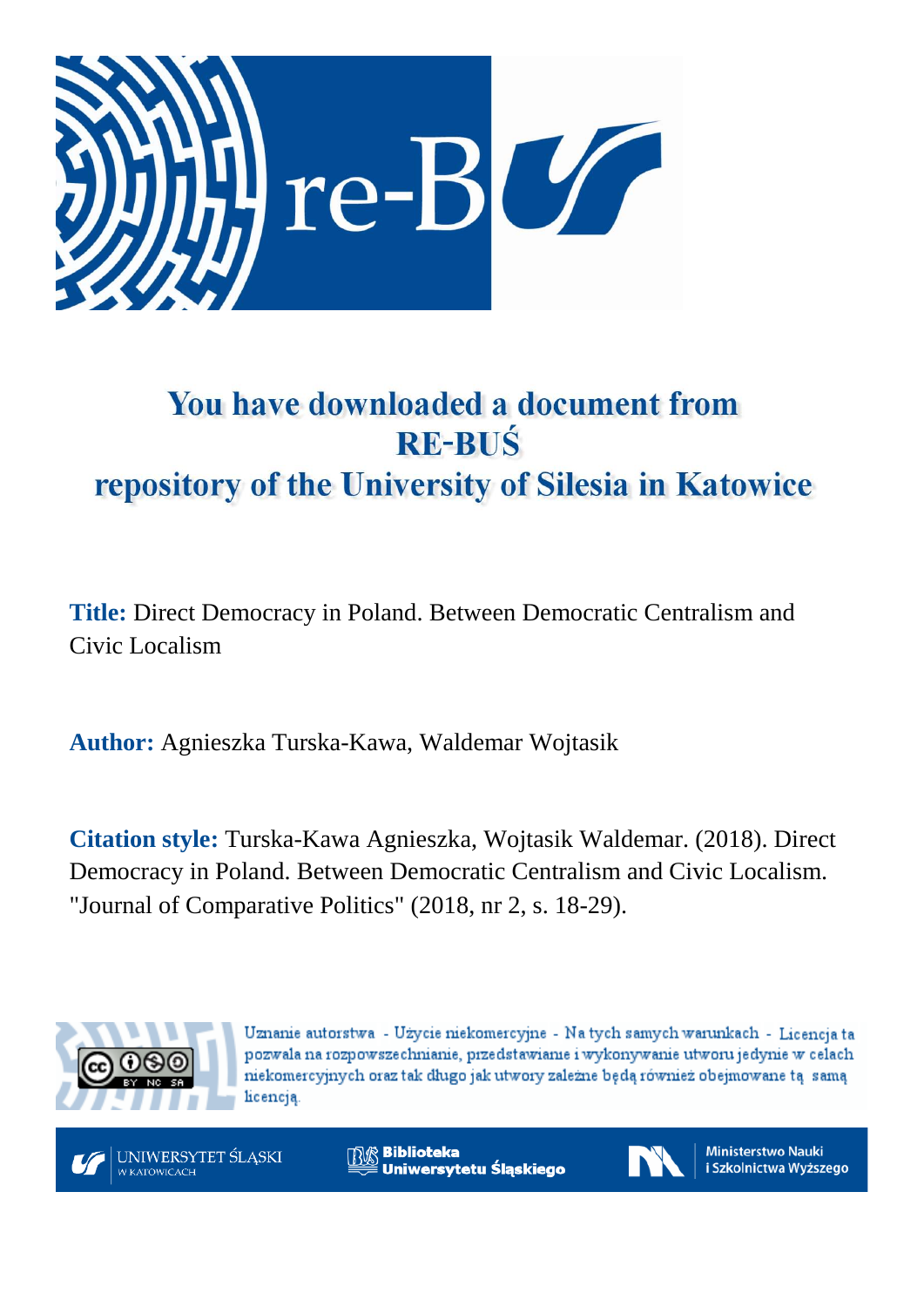# **DIRECT DEMOCRACY IN POLAND. BETWEEN DEMOCRATIC CENTRALISM AND CIVIC LOCALISM**

……………………………………………………………………….……………………………………

#### **Agnieszka TURSKA-KAWA and Waldemar WOJTASIK**<sup>1</sup>

*One of the inherent elements of democracy is citizens' participation in public life. The most frequent ways of realization of political participation are universal elections and direct democracy institutions. The aim of this article is to compare the level of application of direct democracy mechanisms at the local and national level in Poland. The research was inspired by diverse institutional positions of direct democracy instruments in the Polish political system. The national ones are based on the Constitution of 1997, which gives them the status of high significance. But on the other hand, especially regarding formal conditions, it functionally limits their possible application. Local direct democracy institutions are normatively based on lower order acts (laws), which are much easier to amend. Hence, they are more adaptable to changing political and social conditions. The authors' research confirmed the thesis that the use of direct democracy mechanisms is more intensive at the local level. As a continuation of their research, the authors reflect on the determinants of this situation, making six hypotheses.*

**Key words**: direct democracy; referendum; legislative initiative; participatory budgeting; recall procedure.

# **1 INTRODUCTION**

 $\overline{a}$ 

One of the inherent elements of democracy, being both its prerequisite and necessary condition, is citizens' participation in public life. If there is no universal political participation, the form of civil society is impaired, which eventually leads to weakening social loyalty to the whole political system (Lipset 1995, 231). The most frequent ways of realization of political

<sup>1</sup> **Agnieszka TURSKA-KAWA**, PhD, associate professor, Deputy Head of the Institute of Political Science and Journalism for Science Research and Promotion, Faculty of Social Sciences, University of Silesia in Katowice, Editor-in-Chief of the journal "Political Preferences". **Waldemar WOJTASIK**, PhD, associate professor at the Institute of Political Science and Journalism, Faculty of Social Sciences, University of Silesia in Katowice. Co-editor of the "Political Preferences" journal.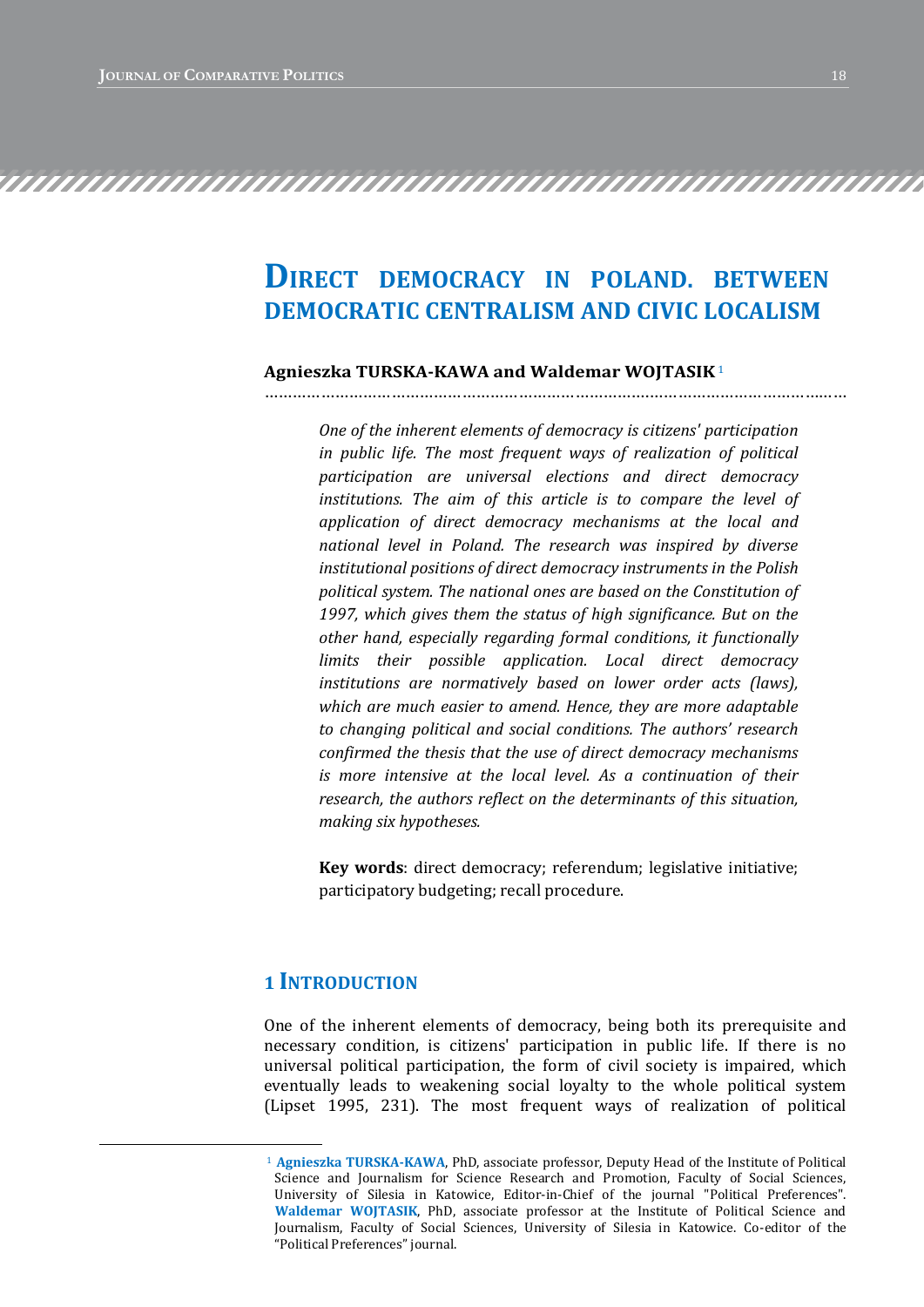participation are universal elections and direct democracy institutions. Due to the uncertain effect condition, both forms are regarded as the *sine qua non* of treating the political system in democratic categories (Przeworski 1991, 13). Even in the time of Athenian democracy, making decisions with the use of clay tablets or pebbles (called *psēphos*) led to citizens' participation in the decisionmaking process, granting it social legitimization, although it did not involve all the citizens but only authorized ones (Wohl 2015, 53).

The aim of this article is to compare the level of application of direct democracy mechanisms at the local and national level in Poland. The research was inspired by diverse institutional positions of direct democracy instruments in the Polish political system. The national ones are based on the Constitution of 1997, which gives them the status of high significance. But on the other hand, especially regarding formal conditions, it functionally limits their possible application. Local direct democracy institutions are normatively based on lower order acts (laws), which are much easier to amend. Hence, they are more adaptable to changing political and social conditions. Our thesis is that the use of direct democracy mechanisms is more intensive at the local level. From the psychological point of view, if citizens use the mechanisms of direct democracy available at the local level, they have the sense of influence on their closest environment. It is important from the perspective of the developing social responsibility for the common good. It is an integral element of civil society: individuals who collaborate, plan, and participate in making decisions that are important for them. Probably the effect of participation in decision-making at the local level is more tangible for citizens than in the case of national level decisions. Firstly, it concerns their vicinity, so they are able to better monitor the consequences of decisions they make. Secondly, the authorities initiating such processes are often well known to the residents, which may also generate a greater desire to engage in the processes. What is important, unlike in the national process, participation in making decisions at the local level is motivated by citizens' greater knowledge on the subject of voting, their greater experience, as well as interest in the results of the final decisions.

The reflection begins with a theoretical discussion of direct democracy mechanisms occurring in Poland. Then, we discuss the functioning of direct democracy mechanisms at both levels. In the conclusion, we make six hypotheses regarding the determinants of the situation we have diagnosed empirically.

### **2 MECHANISMS OF DIRECT DEMOCRACY**

The contemporary direct democracy is not limited to universal participation in the making of socially relevant decisions. In the simplest approach, two forms of direct democracy can be identified: procedural and sovereign (Ulicka and Wojtaszczyk 2003, 174). The former case mainly involves the citizens' right to influence the authorities. Expressing their expectations and communicating with politicians, citizens can determine the character and form of the adopted solutions. The sovereign form of direct democracy involves the existence of instruments used to establish law or to directly affect the form of political institutions (Lijphart 1977, 176). The collective will expressed by the members of the community obliges the authorities to act with consideration of social preferences.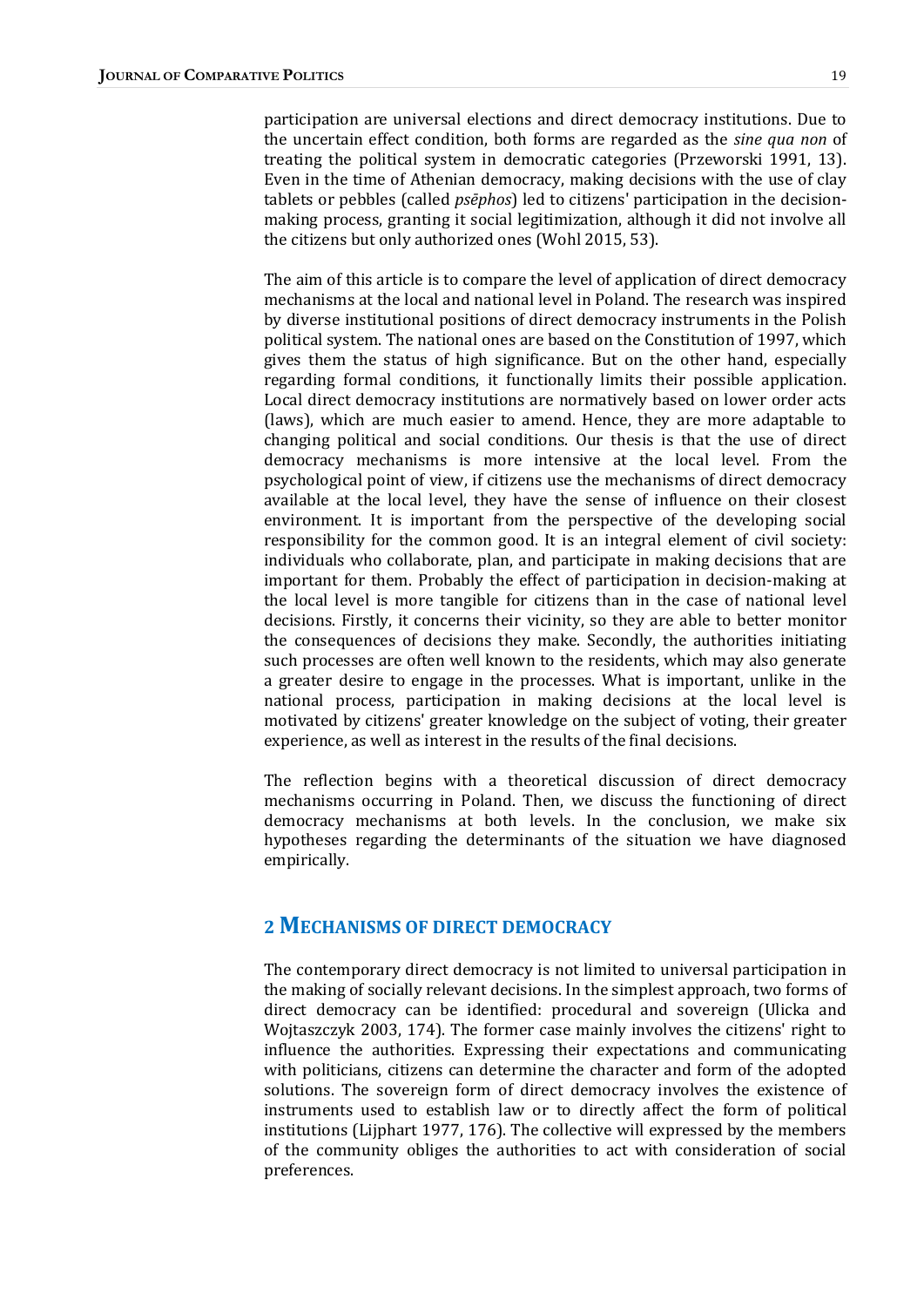The scope of using direct democracy institutions as a form of making executive decisions alternative to decisions made by politicians is connected with references to the political system. Its specificity involves both normative and functional limitations. The most important ones are: (1) the availability of direct democracy instruments, (2) political tradition; (3) the form of political regime; (4) previous effects of their application; (5) the significance of the issues to decide about (Fiorino and Ricciuti 2007). Two least obvious references are worth pointing out in this inventory. The form of political regime shows that the issues of relationship between different types of authority (especially between the legislative and the executive) are important for the possible application of direct democracy instruments. In the case of a regime determined by strong competence of executive authority (e.g., the president or prime minister elected in a direct election, supported by a considerable parliamentary majority), direct decision-making may be preferred. The range of issues than can be settled using direct democracy procedures may result from the occurrence of relevant subject exemptions (Lupia and Matsusaka 2004, 463–482).

The inventory of direct democracy institutions is not finite. The development of democratic procedures and the community's self-government at various levels means that new, often innovative mechanisms of direct decision-making sometimes emerge (Matsusaka 2004, 157–177). The original classic ones, such as people's legislative initiative, a referendum, people's assembly, people's veto, a plebiscite or consultations, have recently been supplemented with the recall procedure and participatory budgeting (Toplak 2013, 31–33). In people's legislative initiative, which dates back to the ancient times, it is assumed that a group of citizens can move to change the law. A referendum is the form of making decisions by way of voting, in which the citizens vote for or against a certain solution. People's assembly is a form of making decisions at a specific location and time by all the authorized individuals. People's veto is a form of objection to an already adopted law or decision made by political authorities. A plebiscite is an institution similar to a referendum, but due to the subject (usually issues concerning a territory's belonging to a certain state or voting for or against the ruling authorities), it is weightier. Public consultations are a form of expressing public opinion, although authorities of another level make actual decisions concerning the subject. The *recall* procedure is an instrument of recalling individuals from public offices by way of vote (Musiał-Karg 2012, 32– 45). Participatory budgeting is a mechanism of distributing financial resources on the basis of citizens' vote, as they express their preferences regarding the available goals (Sintomer, Herzberg and Röcke 2008, 164–178).

However, the application of direct democracy institutions is subject to certain rigors. According to Jack Haman, issues related to having power and putting an appropriate effort in political activity are a permanent limitation of the possible application of direct democracy procedures (Haman 2003, 60). In the case of representative democracy, two stages of decision-making occur. The general part of the problem to decide about, which is presented to all the voters, must have a simple structure so that an average citizen would be able to understand and analyse it. This assumption means that voters can choose e.g., to support a party or candidate in the election on the basis of the knowledge they have. Yet, the level of complexity of decisions to make is often much higher, so an average citizen may not be able to predict their consequences and may not understand the reasons for making them (Bingham Powell 1982, 2–4). In order for decisions made in this situation to be rational and effective, they need to be entrusted to representatives, who should have relevant resources to analyse the consequences of each potential solution. These resources are e.g., time needed for familiarizing oneself with the problem, effort put in its analysis, abilities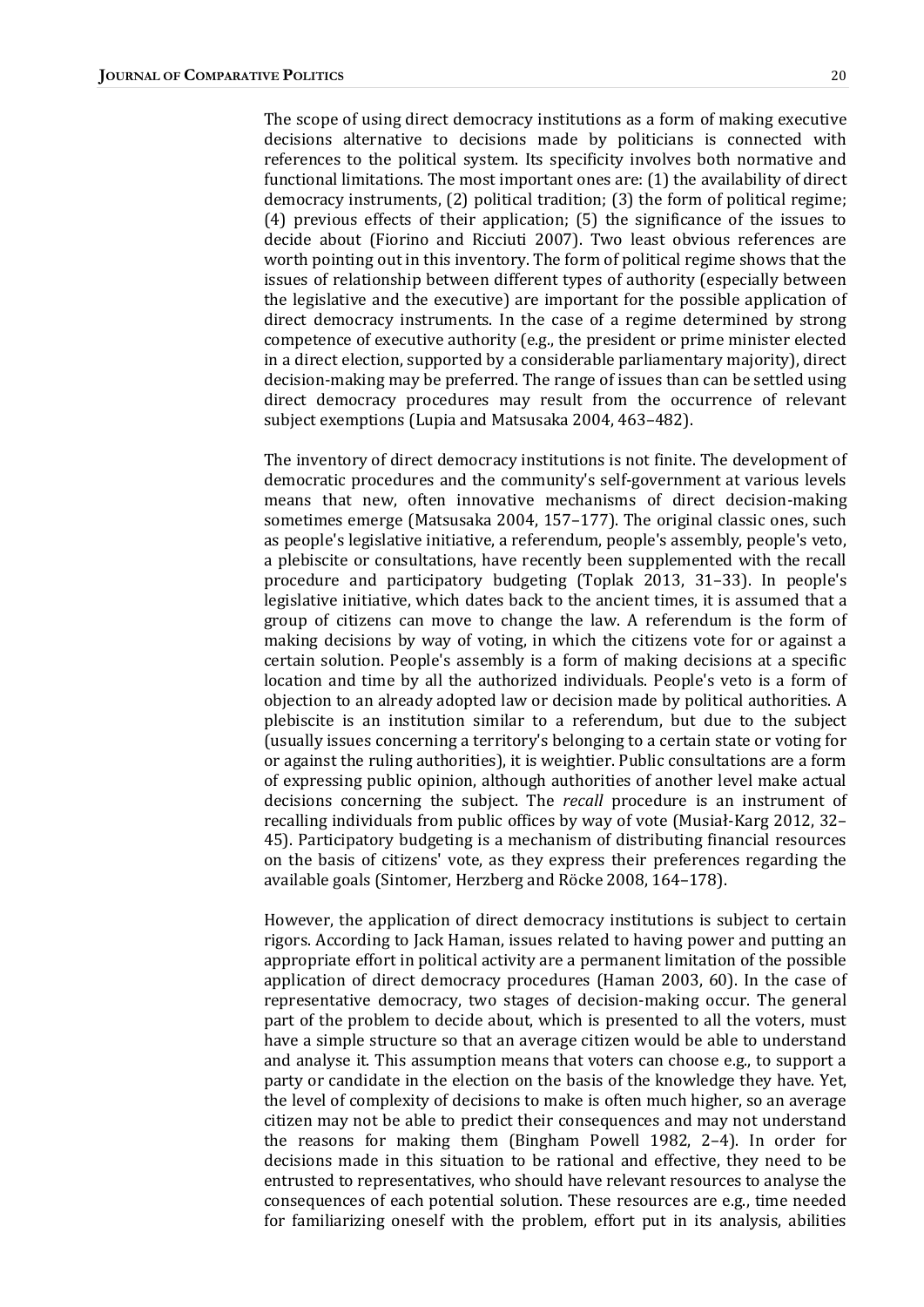resulting from one's competence, and advisory base of political activists (Haman 2003, 60).

Another limitation that can affect the efficiency of direct democracy institutions is legitimization issues. Decisions made by way of referendum may not legitimize political decisions, in accordance with the principle of respecting arithmetic majority. In addition, they may contribute to deepening the divisions in the society and conflicts arising from them. Therefore, referenda in contemporary democracies are relatively rarely used as a decision-making mechanism, with two important exceptions. The first exception is Switzerland and its political system preferring the reference to citizens' will in decisionmaking (Hessami 2016, 270). The other exception is local referenda, which due to their subjects are often a convenient form of removing responsibility from the authorities and transferring it to all the citizens (Altman 2017, 1215).

Another argument against the use of direct democracy institutions is the character of decision-making process in democracy. It may not seem very relevant, because in social awareness the institutions of direct democracy have attributes of greater weight resulting from the engagement of a large group of citizens in the decision-making process, thanks to which they have social legitimization (e.g., adopting the constitution by way of referendum). On the other hand, however, they may contribute to generating divisions and social conflicts. Therefore, decisions of the parliament of president elected in a universal election, made in accordance with the procedure and with participation of different bodies (e.g., in the legislation process) may have greater social approval than they would have if they had been legitimized in a referendum, which would lead to deep social divisions (Wojtasik 2013, 26–27).

# **3 NATIONAL LEVEL**

General research on Poles' opinion on direct democracy institutions show that political procedures should be based on these institutions to a greater extent (Tybuchowska-Hartlińska 2014, 120). These expectations were also reflected in the formation of a political party called Direct Democracy, which advocates the need of direct democracy basis for the principles of political system (Glajcar, Turska-Kawa and Wojtasik 2017, 64–68). The analysis of the actual state shows, however, that except for their unconventional forms (recall and participatory budgeting), direct democracy institutions are relatively rarely used. Poles still attach greater importance to universal elections and their effects (Wojtasik 2011, 213–215). The functional division into direct democracy and indirect democracy is based on the Constitution of Poland of 1997: Article 4 section 2 provides that: "*The Nation shall exercise such power directly or through their representatives.*" In practice, institutions of direct democracy established in Polish law are: (1) nationwide referendum, which can be obligatory or optional; (2) legislative initiative for groups of at least 100 thousand citizens; (3) recalling a legislative or executive authority of a local government unit before the end of term by way of referendum; (4) residents of a local government unit expressing in a referendum their will concerning the way of solving problems concerning the community, within the responsibilities and power of the unit's authorities and in the case of important issues common for that community; (5) consultations with the residents of the local government unit, which may be obligatory or optional. Public consultations are a form of obtaining residents' opinion without binding effects; (6) legislative initiative of the members of the local government unit; (7) participatory budgeting.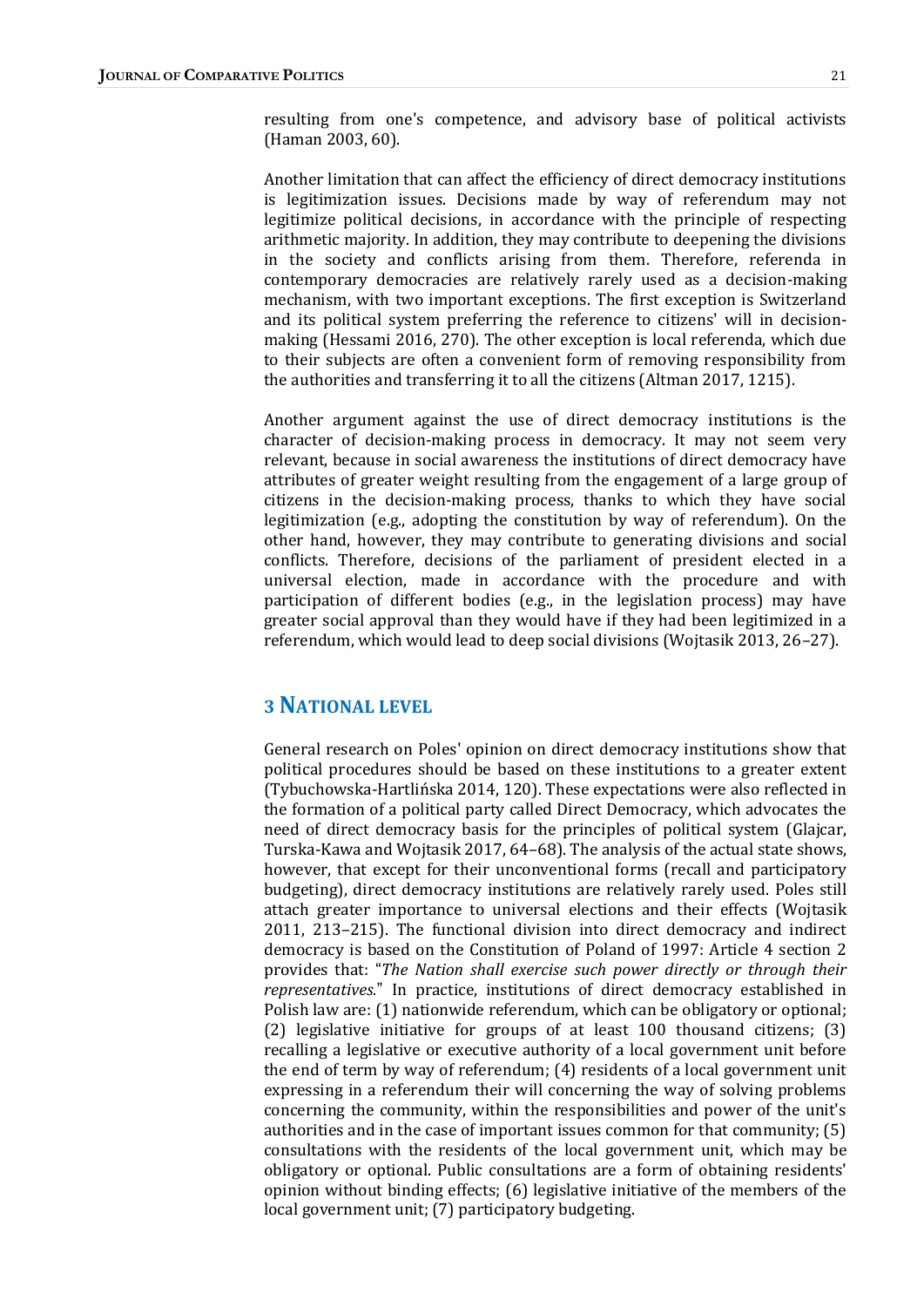Nationwide referendum experiences of citizens all over the country are not a motivational factor. In practice, after 1989, there have been only 5 nationwide referenda in Poland, two of which were obligatory (to confirm the Constitution and to give consent to the integration with the European Union). The others concerned universal enfranchisement of the citizens (1996), the ways of using state property (1996) and the ways of financing political parties and introduction of single-member electoral districts into the lower house of the parliament (2015). The participation threshold of more than a half of the citizens with the right to vote was only met in the case of the accession referendum (58.85%). In all the others, the voter turnout was significantly lower, and in the case of the 2015 referendum, it was only 7.8%. The relatively rare use of the institution of referendum at the national level results both from formal factors (complicated procedure of obtaining contest to conducting a referendum, the requirement of 50% voter turnout for the referendum to be valid, and the need to collect at least 500 thousand signatures supporting the motion for carrying it out) and political factors (politicians' reluctance to use forms of direct democracy as mechanisms limiting their power). It must be emphasized that political authorities initiated all the above-mentioned referendum initiatives, not by citizens themselves. Citizens' initiatives (with more than 500 thousand signatures of support) were overthrown in the lower house of the parliament, which must eventually agree to carry out each of them.

These factors mean that the nationwide referendum is not likely to be regarded as a useful instrument of direct democracy in Poland. Strong party dependence of politics has a negative impact on reference to citizens' will as the ultimate way of settling political disputes. Party leaders prefer instrumentalizing the decision-making process by building up the majority in the parliament. This way, they can be sure both of the final decision and the course of working it out. The limited possibility of creating new political leaders through referendum campaigns is also important in this case. The emergence of new leaders during a nationwide referendum would be more probable if the problem to decide about was a socially popular one and not yet tackled by politicians. In this case, social mobilization could lead to creating a new political leader and an environment around the leader as a competition for the existing political parties. In the Polish conditions, an example of such a referendum was the 2015 initiative concerning the introduction of single-member electoral districts into the Sejm. It was proposed by the social movement Kukiz'15 and the presidential candidate Paweł Kukiz. But the way of carrying out the referendum initiative by president Bronisław Komorowski made a large part of the citizens ignore the voting on the subject.

The non-regulatory form of direct democracy at the national level is people's legislative initiative. The Constitution of 1997 regulates the right to people's legislative initiative in Article 118 section 2, stipulating that: "The right to introduce legislation shall also belong to a group of at least 100,000 citizens having the right to vote in elections to the Sejm" Its non-regulatory character arises from two aspects. The first is the facultative character of further legislative procedure: the Sejm will decide whether the legislative initiative will actually lead to law establishment. The other one is the assumption that even if the people's legislative initiative is subject to legislative procedure, its ultimate effects depend on the Parliament. Apart from these limitations, there are also subject exemptions: a bill proposed by citizens may not refer to certain subjects. This applies to the areas the Constitution of the Republic of Poland reserves exclusively for other state bodies (e.g., adopting and changing the state's budget), to amending the Constitution, and to the powers of state bodies that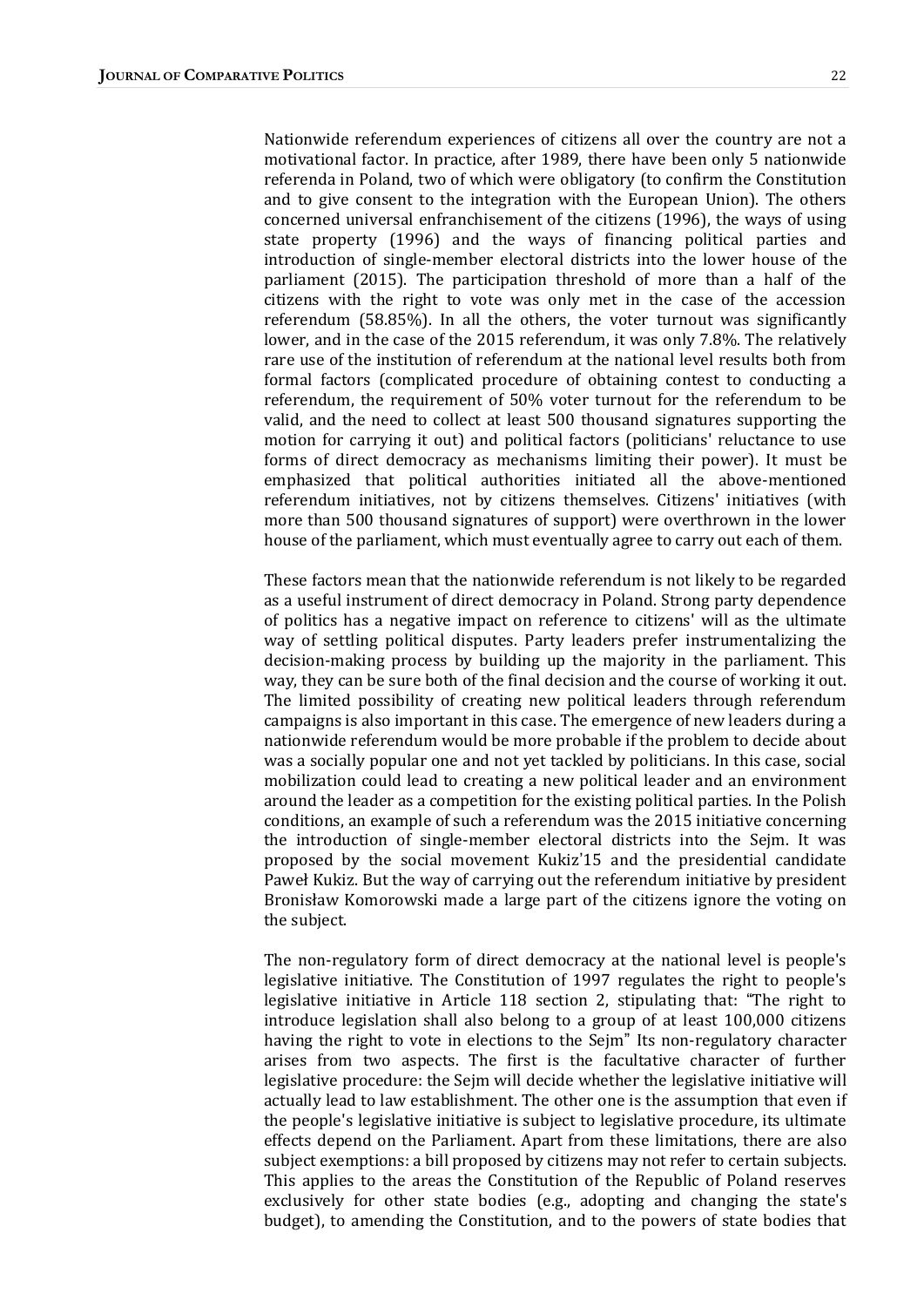have been handed over to international organizations or international bodies. This last limitation results from the superiority of European laws, which cannot be changed by national acts. Thus, it excludes the performance of citizens' legislative initiative in this regard.

Since the adoption of the Constitution in 1997 (i.e., since allowing people's legislative initiatives in the present form) until 2015 (the end of the 7th term of the Sejm), 143 attempts of people's legislative initiative were made, 53 of which were successful in meeting the formal requirements and proceeding the legislative initiative. Generally, the bills submitted by citizens are not very effective. In the discussed period, only 11 bills submitted by citizens were actually adopted (seven of which were proceeded together with other bills submitted by other entities). This data shows the relatively low effectiveness of people's initiatives. The impression is even stronger if we compare their number with all the bills in the years 1997-2015. In that period, only 0.9% (53) out of all bills submitted by entities with the right to do so (5,897) were based on people's legislative initiative. On the other hand, the specificity of the Polish political system means that citizens' participation in the legislative procedure is occasional; other state bodies are a more natural addressee of the legislative initiative procedure (Rachwał 2016, 166–171).

#### **4 LOCAL LEVEL**

The number of local governmental referenda in Poland, as well as people's interest in such referenda, are surprisingly low. Perhaps this originates in the sense that the mechanism is not very meaningful due to the lack of direct effect on the activities of the authority. They are usually used as part of the current policy, being the instrument of political competition. It is the same with the institution of legislative initiative of members of the local government unit. Political factors are to blame for using it so rarely: such motions are usually made by the opposition trying to achieve their political goals this way. As a result, although the bodies that are the addressees of these initiatives (councils of local government units) accept the motions (since they are legally obliged to do so), later they use procedural obstruction. In incidental cases, the authorities themselves use the procedure of legislative initiative. It happens whenever they need social legitimization of their activities, which they obtain by means of engaging citizens on their side. However, these are not really civil and bottomup activities. They are rather a form of manipulation with the public opinion.

Social consultations are a more frequent local government level institution of direct democracy – in some cases they are simply required by law. This refers to procedures such as: (1) forming, combining, dividing, and abolishing local government units and determining their boundaries; granting a commune or a village the status of municipality and determining its boundaries; determining and changing names of communes and the seats of their authorities; (2) before adopting a resolution concerning the formation of a commune subunit on the initiative of an entity other than the residents; (3) before adopting the statute of a commune subunit; (4) before moving for the establishment if an additional name of a town in the language of a national or ethnic minority residing in that town; (5) determining, changing or abolishing the official names of towns, town districts, and physiographic objects. Optional consultations are usually organized in order to obtain social legitimization of planned activities.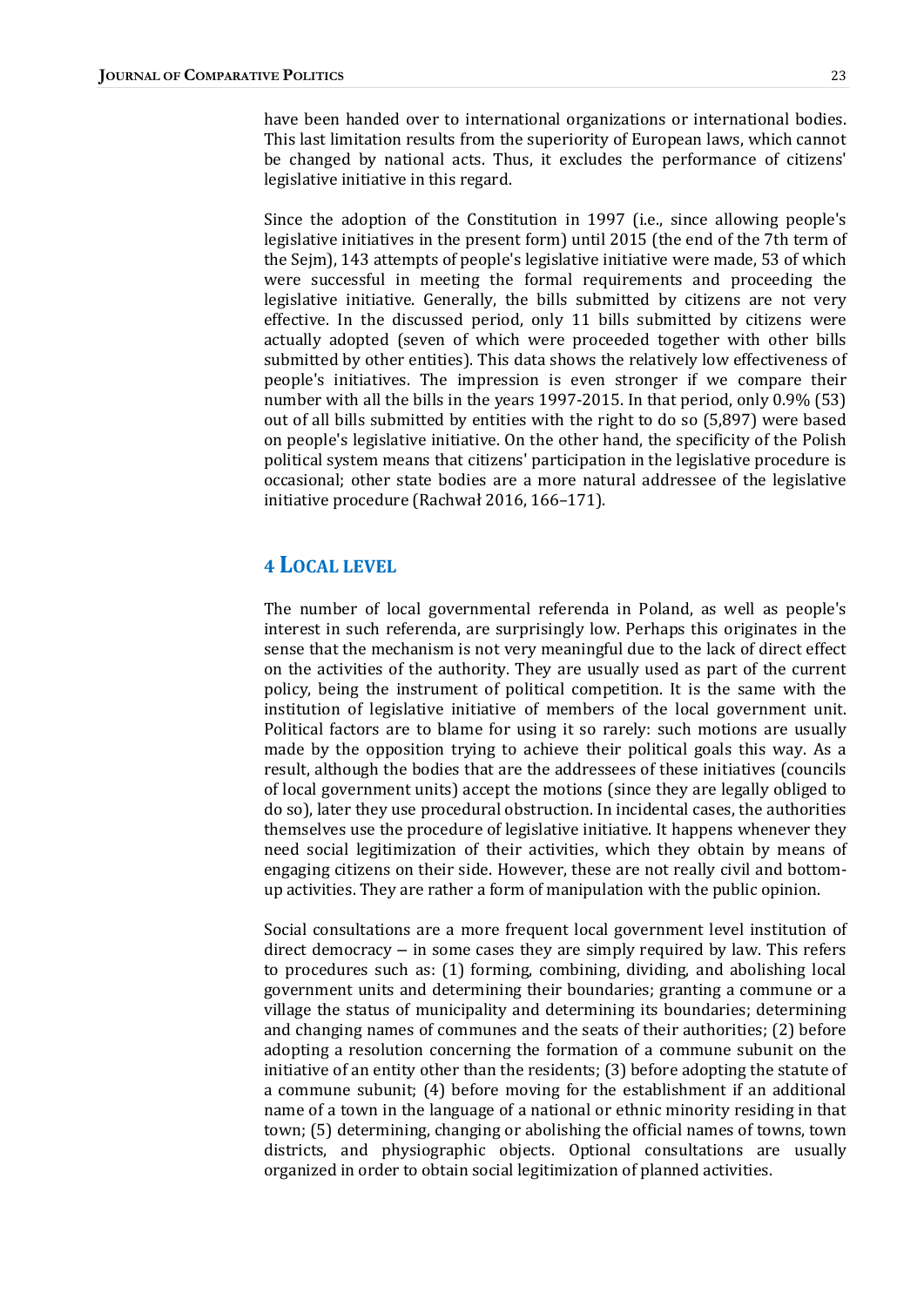The function of ensuring control of the authorities and enforcing political liability means that the logic of the electoral act may be reversed (the recall procedure). In the case of identifiable differences proving the local government specificity of performing them, there are no limitations on terms of office of rural commune heads and town mayors, and it is possible to apply the recall procedure in the form of referendum as an instrument of performing nonelectoral enforcement of political liability. This latter factor refers to communal councils, town mayors, and rural commune heads. A study by Maciej Marmola shows that Poles would definitely like to extend the application of the recall procedure to other publicly elected offices (Marmola 2015, 115–116). On the other hand, however, the effectiveness of recall procedures so far has been relatively low: only on 82 out of 641 cases the representative authority was effectively recalled (Marmola 2014, 68–77). Rafał Glajcar (2010, 73–77) points to two tendencies in the practice of application of a recall referendum, noticeable after the restitution of the local government in 1990. The first is the stabilization of their number in each term of office, except the years 1998-2002, when there were nearly twice as many attempts to recall local government authorities as on average (196 vs 104). The other tendency is the growing effectiveness of this instrument, from 6.25% of all the recall referenda carried out in the 1990-1994 term to 17.28% in the 2006-2010 term. This may be connected with the departure from the rigid threshold of referendum validity (30%) in favour of a flexible threshold depending on the strength of mandate (three fifth of the voter turnout at the election of the body). Its real reduction could have had two effects: the psychological one and the mathematical one. As for the psychological one, it is easier for citizens to believe that they are able to generate in the recall procedure the voter turnout that will make it possible to actually recall the authorities. The mathematical effect is based on the comparison of two levels of voter turnout, the lower of which is required to recall the body.

Participatory budgeting is another institution of unconventional direct democracy (apart from the recall procedure) that is relatively often applied in Poland. It is noteworthy that it is a relatively new institution both in Poland and globally, established less than 30 years ago (Wampler 2010). The first town in Poland to apply participatory budgeting was Sopot in 2011. The very institution still arouses mixed feelings, especially among politicians. It results from fear of the loss of control of the budget, the belief that the councillors are about to lose the monopoly of making decisions concerning communes' budgets. On the other hand, the number of communes using this institution is dynamically growing. In 2015, it was as many as 80 local governments. Interestingly, the communes that do use it are both big cities (primarily including Warsaw, which spends the equivalent of over 10 million euros as part of participatory budgeting), and small communes where the budgets do not exceed the equivalent of 25 thousand euros. The clear success of participatory budgets in Polish communes seems to be a proof that citizens are more willing to engage in activities that give quick measurable effects (Wojtasik 2010, 158).

Declaratively, Poles express substantial interest in the mechanisms of direct democracy, perceiving them as a necessary support for political structures. The opportunities Poles have for engaging in the decision-making process at the local level, such as referendum or legislative initiative, have poor support. Perhaps it is determined by perceiving those mechanisms as the instruments of political competition, which occurs both at the local and the national level in Poland. Local consultations are organized slightly more often. It is mostly connected with the necessity to carry them out as part of certain procedures. Optional consultations, in turn, are usually carried out in order to obtain higher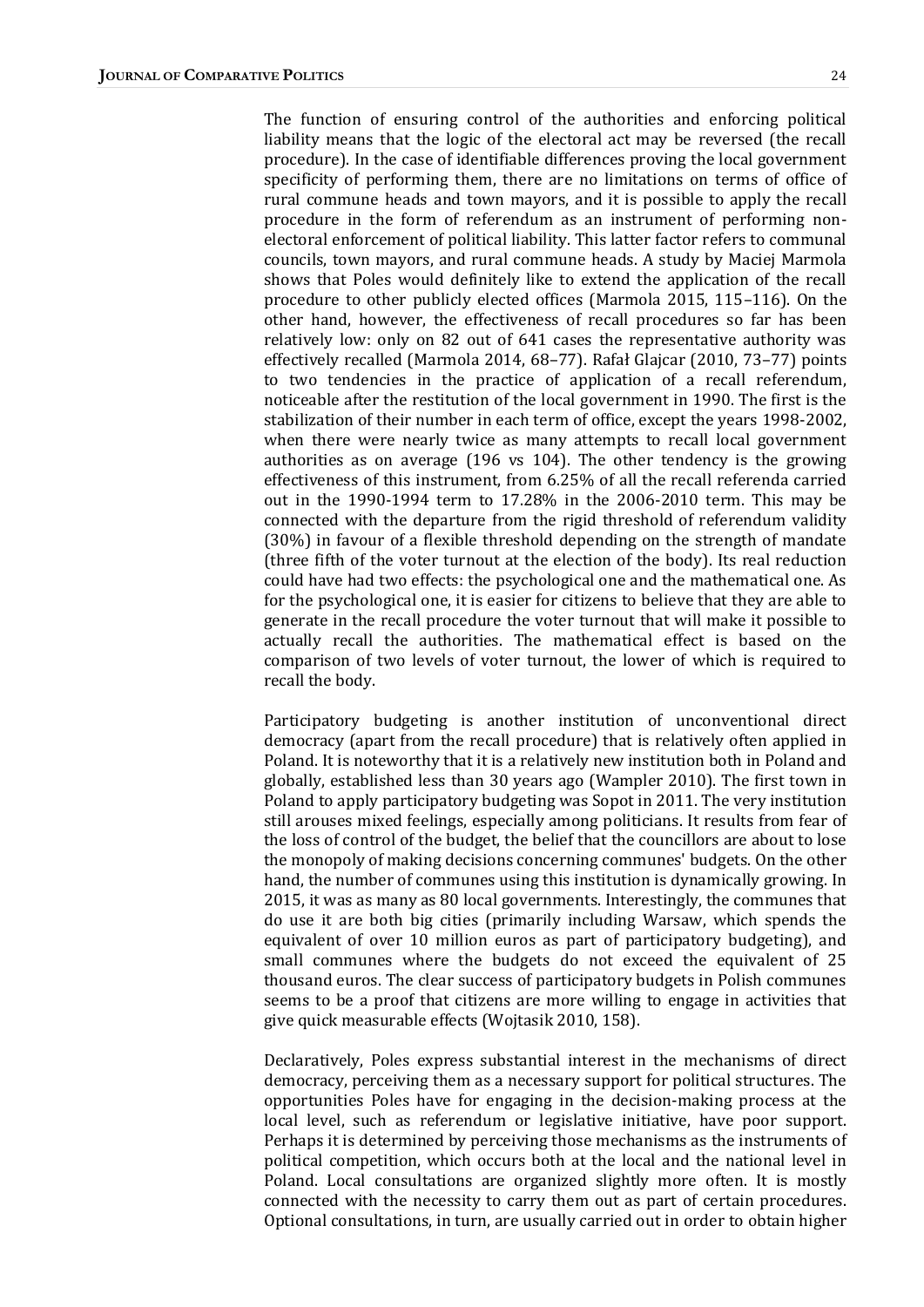social legitimization of the planned activities. Citizens are clearly becoming more and more interested and engaged in unconventional mechanisms of direct democracy, such as recall and participatory budgeting. For one thing, these mechanisms are easier to implement. In addition, from the psychological point of view they give citizens a greater sense of agency: they have more real effects, which the citizens can experience themselves.

# **5 CONCLUSIONS**

The described results of using direct democracy institutions at the national and local level show a much higher potential in the latter case, which confirms the thesis made in the beginning. At the national level, no functional sources of the need to apply direct democracy have been found in democratic procedures. So far, in Poland, its application has been the result of normative obligation rather than the real need of listening to the *vox populi*. At the local level, to the contrary, we can see, not only more intensive use of its procedures, but also adding new institutions (participatory budgeting). Looking for the determinants of this situation, the authors make six hypotheses that determine further research.

#### 5.1 Institutional barriers

The first hypothesis identifies the reasons for the diagnosed situation in the fact that national referendum or people's legislative initiative require much greater financial and organizational resources than do the instruments of direct democracy at the local level. In the analysed cases, the need of collecting a sufficient number of signatures (500,000 for the referendum and 100,000 for the legislative initiative) was often a formal barrier, which some initiatives were unable to overcome. We can speculate, then, that some of the emerging initiatives were not carried out when their organizers became aware of the formal obstacles they would have to face. On the other hand, these barriers are a kind of safety mechanism, which protects the institutions of direct democracy from social and political devaluation. The devaluation could have occurred if the number of submitted initiatives had exceeded the limits of political reason.

#### 5.2 The monopolization of the political agenda

The other hypothesis is that the diagnosed situation is the result of a political factor, namely that political parties and their leaders are responsible for limiting the number of initiatives at the national level. Despite numerous great slogans and programme ideas, in practice they are not interested in limiting their power by letting other entities (including citizens) participate in the decision-making process. The monopolization of the political agenda allows to control political competition processes, and thus to achieve the assumed goals. Introducing the factor of uncertainty (bottom-up citizens' initiatives) into the presented system of relationships means that the predictability of effects expected by politicians may be considerably reduced. The context of political leadership is also an important determinant. New initiatives connected with nationwide referenda or legislative initiatives could be the factor of creating new political leaders, who might pose a threat to the functioning ones.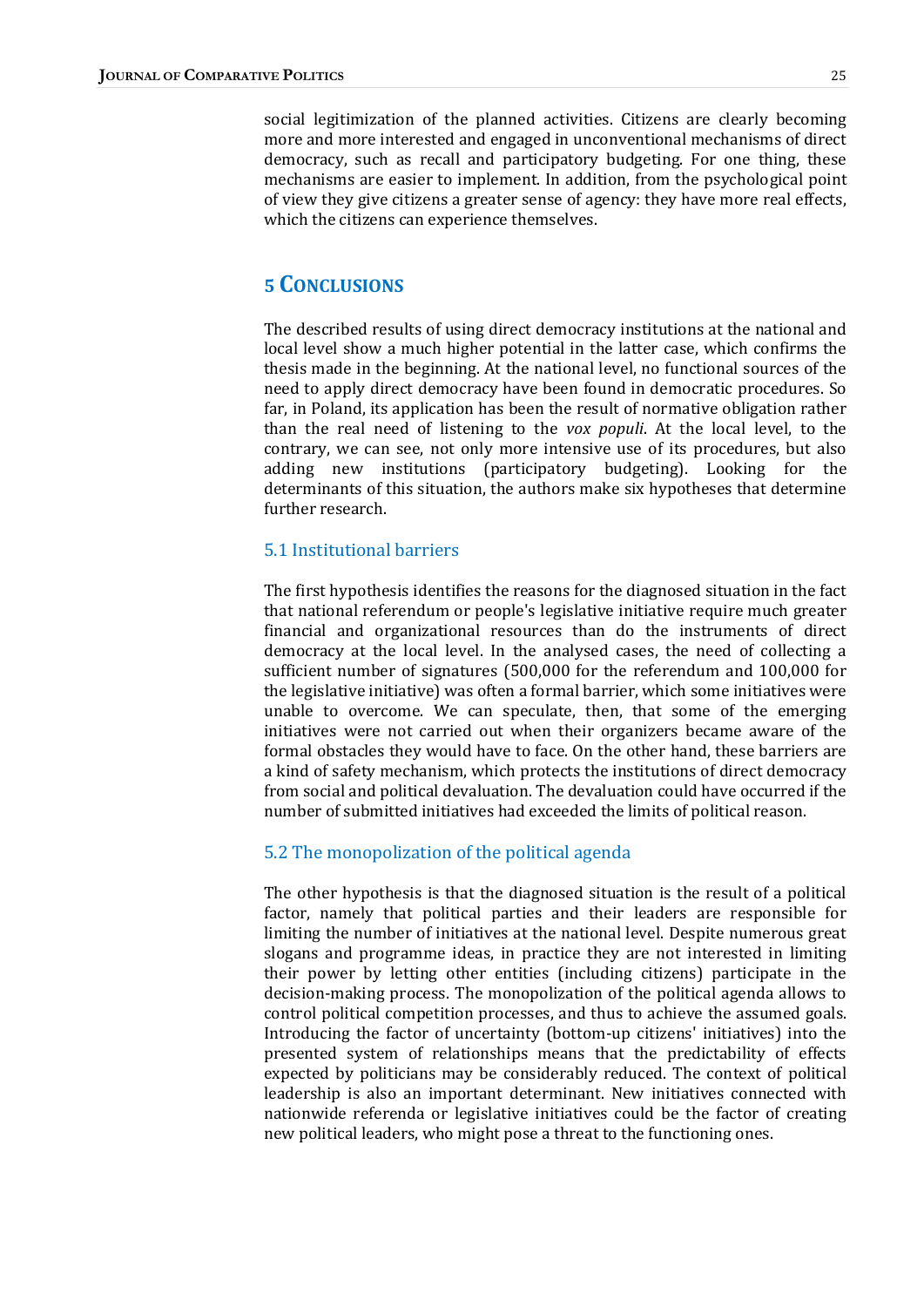#### 5.3 Psychological factor

The third hypothesis explains citizens' higher interest in local matters and the resulting higher potential of engagement in direct democracy initiatives at this level with reference to the psychological factor. An important element of this factor is the citizens' perception of how significant is the problem settled as part of direct democracy mechanisms. Local level problems are significantly closer to the citizens, more concrete and related to their responsibility for their proximity. What is more, this closeness means the voters have greater knowledge on the subject and are able to apply it in the decision making process. Local politics is an important sphere, connected with decisions that directly affect the functioning of the person in their place of residence. Citizens perceive such activity as more meaningful, because the initiative may refer to their closest environment, and hence, the quality of their lives. This will be a strong motivational factor, both for taking initiatives and for active participation in them. The greater sense of community involved in activity at the local level needs to be emphasized in the psychological factor. The citizens know each other and can exert stronger mutual influence by referring to common values and creating community goals.

#### 5.4 Local identity

The fourth hypothesis involves a quantitative factor, which points to a much higher number of entities interested in creating their solutions at the local than the national level. Political activity at the local level is too greatly dependent on strong local identities, which are often institutionalized as local movements or associations. They integrate the local community by their activities, motivate them to participate in decision-making processes, and teach the people to take responsibility for their closest environment by encouraging them to participate in decision-making processes. It is often these communities that initiate the application of direct democracy mechanisms at the local level, since they can achieve their goals using those mechanisms. Well-developed local identity is the factor that strengthens the bonds with the entity (e.g., organization or association) that works to cultivate the residents' attachment to the location and regional identity. It is bound to give the sense of community and social representation. It is also a much more active initiator of direct democracy mechanisms as a collective entity with strong mutual support mechanisms and multiplied motivation force. To illustrate this difference, let us point out that the number of NGOs in Poland is more than 125 thousand, and the number of registered political parties is only 67 (as of 2017).

#### 5.5 Historic factor

Lower interest in national level direct democracy institutions among the citizens may also result from the Polish history, which is the fifth hypothesis. Nearly fifty years of control by the Soviet Union, the lack of real political leadership and democratic rules may have led to the situation in which civic competencies have not developed well enough to allow the proper engagement in social matters (Wiatr 2018, 5–6). The processes of democratic socialization since 1989 may not have yet generated the necessary level of civic behaviours. Another historically significant aspect of the current form of civic engagement is the level of Poles' social integration. It may also be affected by the fact that the current territory of Poland is composed of lands that 100 years ago still belonged to the 3 powers of the time: Prussia, Russia, and Austria-Hungary.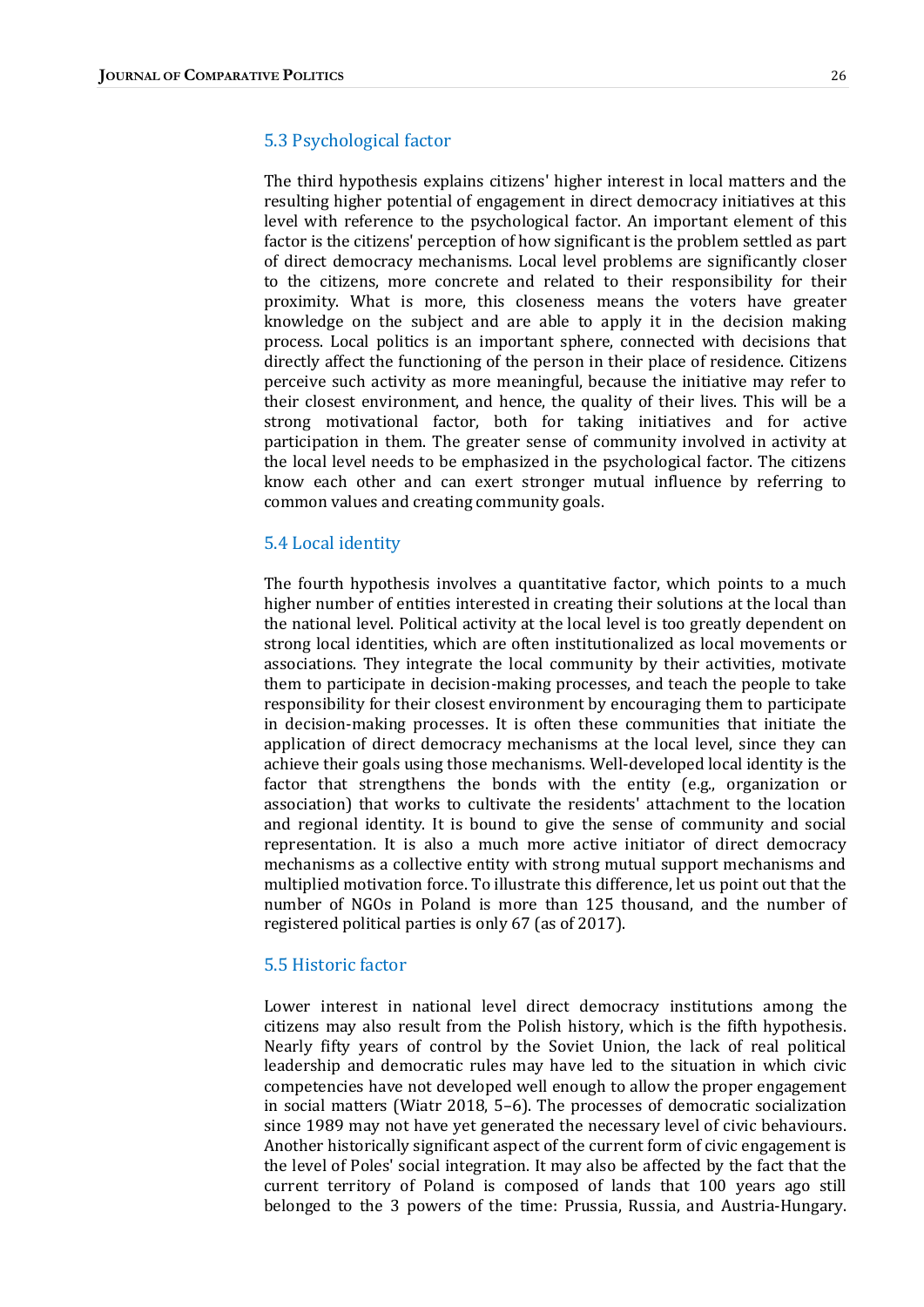Studies on political attitudes and voting behaviours show considerable differences overlapping with the boundaries of the occupants (Turska-Kawa and Wojtasik 2010, 11).

#### 5.6 Specific structure of Polish religiosity

Our last hypothesis is the conjecture that the nature of religious structure may have an influence of Poles' engagement in social issues. However, it is hard to clearly define the direction of the influence, and this area definitely requires further research. It is important because Poland is a country with considerable religious homogeneity, where more than 90% of the community declare to be Catholics. It is a specific kind of religiosity (Turska-Kawa and Wojtasik 2017, 189–191), serving as a catalyst for citizens' activity. In research on social motivations, scholars do not agree as to the impact of religion. On the one hand, some hold the view that the religious factor is significant in motivating for activity (Putnam 2000; Musick and Wilson 2008, 279), that the sphere of religious axiology is related to social values (Leege 1993, 3–26; Harris 1994, 42–68) and that religious institutions serve socialization functions (Jones-Correa and Leal 2001, 751–770; Greenberg 2000, 377–394). The opposite view stresses the possibility of reducing the level of social activity by religious participation (Wuthenow 1999, 331–363), the competitive character of citizens' trust in their own religious group at the expense of the general social capital (Uslaner 2000, 569–590), or even religious activity reducing citizens' knowledge and social competencies (Scheufele, Nisbet and Brossard 2003, 300– 324). Thus, we may make the thesis that due to the specific structure of Polish religiosity, the religious factor will have a strong impact, but it is hard to clearly determine the direction of this impact and its consequences for interest in local and national issues. The analyses may be directed by the fact that religiosity in Poland has the ludic character and by the lack of intensive laicization processes, unlike in many European countries (Burke 2009; Stawrowski 2004). The ludic character of religiosity means that it is dominated by non-liturgical practices. Popular religiosity involves anything that in classic theology was called paraliturgy or services. Such religiosity, although frequently considered to be immature, ensures the sense of meaning and helps form one's identity. In Poland, its fundamental features are the mass character (intensity of religious practices) and ceremonial character (observance of holidays and customs). Another expression of ludic religiosity is its close association with local customs and tradition of the region. It is not individual but is based on a specific community. This could also suggest focusing more activity on local than national issues.

The beginning of 2018 brought more changes in the normative situation of direct democracy institutions in Poland. The Act of 11 January 2018 on amending some laws so as to increase citizens' participation in the process of electing, functioning and control of some public bodies regulated that participatory budgeting would be mandatory in the biggest Polish cities (with powiat rights). The amount of the participatory budget will be at least 0.5% of the expenditure presented in the latest submitted report of budget performance. Some changes were also introduced in legislative initiative in local governments. In a commune up to 5 thousand residents, at least 100 persons can submit a legislative initiative, in a commune up to 20 thousand residents at least 200, and in a commune over 20 thousand residents at least 300. In the case of a powiat up to 100 thousand residents, the minimum of 300 persons have the legislative initiative, and in a powiat over 100 thousand residents, 500. In a province, this right is granted to a group of at least 1 thousand residents.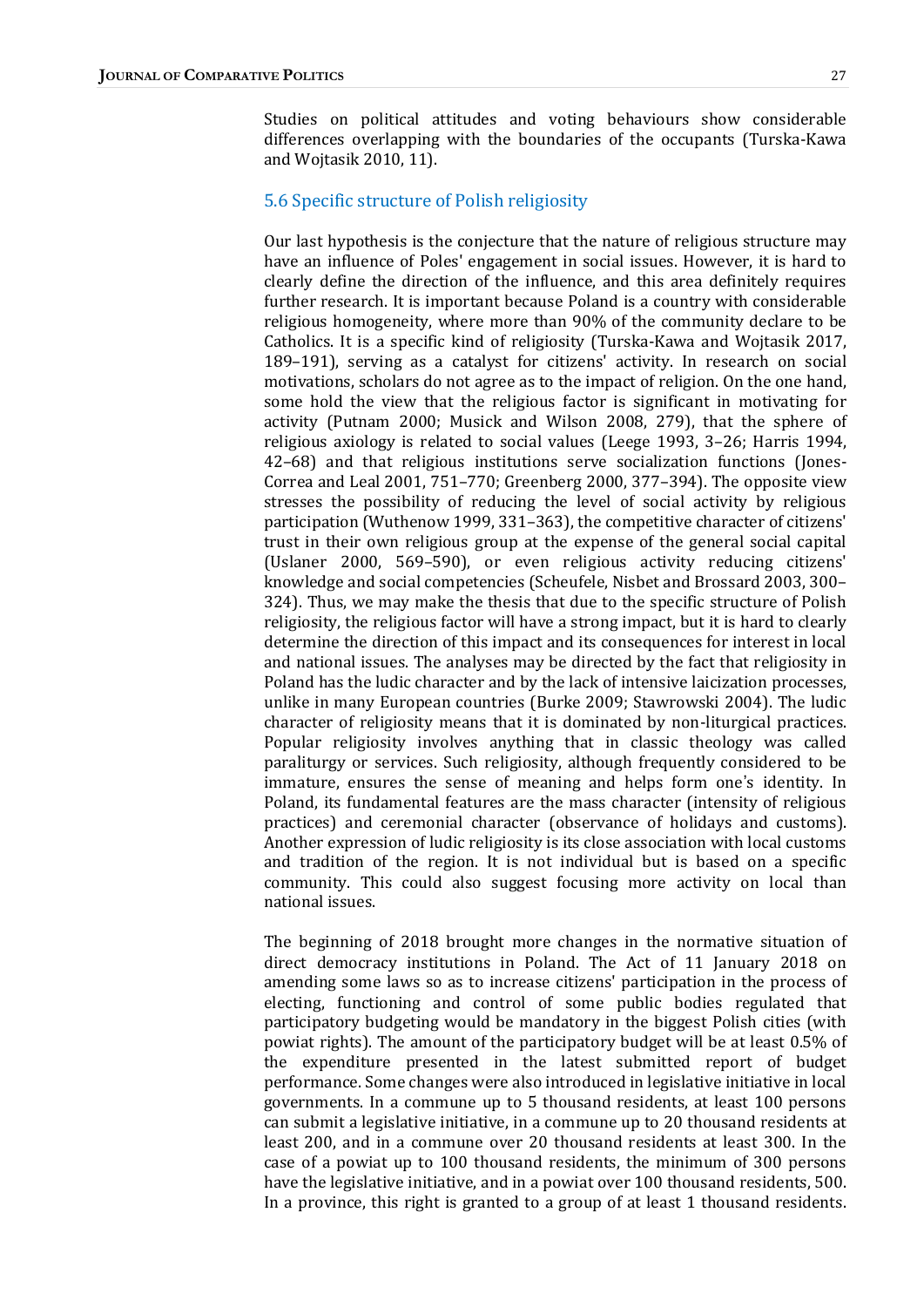These regulations give more empowerment to the residents in relation to legislative and executive authorities in communes. They also extend the scope of local government legislative initiative to all the levels of local government.

# **REFERENCES**

- Altman, David. 2017. "The Potential of Direct Democracy: A Global Measure (1900– 2014)." *Social Indicators Research* 133 (3): 1207–1227.
- Bingham Powell Jr., George. 1982. *Contemporary democracies. Participation, Stability, and Violence.* Cambridge: Harvard University Press.
- Burke, Peter. 2009. *Kultura ludowa we wczesnonowożytnej Europie*. Warszawa: Wydawnictwo Uniwersytetu Warszawskiego.
- Fiorino, Nadia and Roberto Ricciuti. 2007. "Determinants of direct democracy." *Cesifo Working Paper* 2035.
- Glajcar, Rafał, Turska-Kawa, Agnieszka and Waldemar Wojtasik (eds.). 2017. *Leksykon polskich partii politycznych.* Toruń: Wydawnictwo Adam Marszałek.
- Glajcar, Rafał. 2010. Lokalne referenda odwoławcze jako reprobatywna odpowiedź społeczności lokalnych na niewłaściwą działalność organów samorządowych. In *Rola samorządu terytorialnego w modernizacji Polski*, eds. Barański, Marek, Czyż, Anna and Sebastian Kubas, 61-82. Katowice: Wydawnictwo Naukowe "Śląsk".
- Greenberg, Anna. 2000. "The church and the revitalization of politics and the community." *Political Science Quarterly* 115: 377–394.
- Haman, Jacek. 2003. *Demokracja, decyzje, wybory.* Warszawa: Wydawnictwo Naukowe "Scholar".
- Harris, Fredrick C. 1994. "Something within: Religion as a mobilizer of African-American political activism." *Journal of Politics* 56 (1): 42–68.
- Hessami, Zohal. 2016. "How do voters react to complex choices in a direct democracy? Evidence from Switzerland." *Kyklos* 69 (2): 263–293.
- Jones-Correa, Michael A. and David L. Leal. 2001. "Political Participation: Does Religion Matter?" *Political Research Quarterly* 54 (4): 751–770.
- Leege, David C. 1993. Religion and politics in theoretical perspective. In *Rediscovering the religious factor in American politics*, eds. Leege, David C. and Lyman A. Kellstedt, 3–26. Armonk: Routledge.
- Lijphart, Arend. 1977. *Democracy in plural societies: A comparative exploration*. New Haven: Yale University Press.
- Lipset, Seymour M. 1995. *Homo politicus. Społeczne podstawy polityki.* Warszawa: Wydawnictwo Naukowe PWN.
- Lupia, Artur and John G. Matsusaka. 2004. "Direct democracy: new approaches to old questions." *Annual Review of Political Science* 7: 463–482.
- Marmola, Maciej. 2014. "Porównanie skuteczności referendum lokalnych w sprawie odwołania organów samorządu terytorialnego w Polsce i województwie śląskim." *Vademecum Śląsk* 2: 65 -81.
- Marmola, Maciej. 2015. "Społeczne postrzeganie instytucji recall i weta ludowego w warunkach polskich*." Political Preferences* 10: 109–120.
- Matsusaka, John G. 2005. "The eclipse of legislatures: Direct democracy in the 21st century." *Public Choice* 124 (1-2): 157–177.
- Musiał-Karg, Magdalena. 2012. *Elektroniczne referendum w Szwajcarii. Wybrane kierunki zmian helweckiej demokracji bezpośredniej.* Poznań: Wydawnictwo Naukowe WNPiD UAM.
- Musick, Marc and John Wilson. 2008. *Volunteers: A Social Profile*. Indianapolis: Indiana University Press.
- Przeworski, Adam. 1991. *Democracy and the Market. Political and Economic Reforms in Eastern Europe and Latin America.* Cambridge: Cambridge University Press.
- Putnam, Robert D. 2000. *Bowling Alone: The Collapse and Revival of American Community*. New York: Simon & Schuster.
- Rachwał, Marcin. 2016. *Funkcjonowanie obywatelskiej inicjatywy ustawodawczej w Polsce. Podstawy prawne* – *praktyka* – *perspektywy rozwoju*. Poznań: Uniwersytet im. A. Mickiewicza.